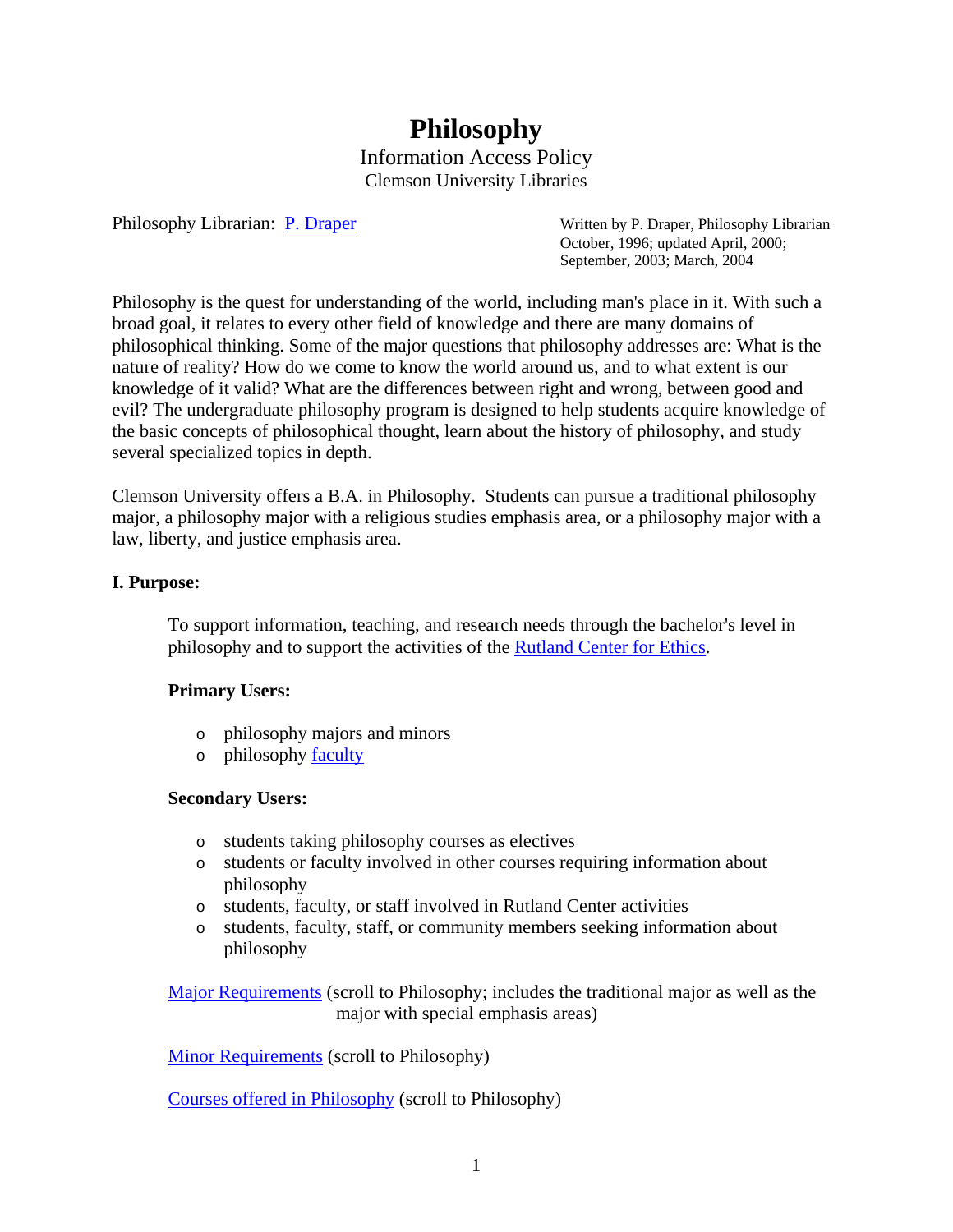## **II. General Collection Guidelines:**

#### **A. Languages:**

English is the primary language of collection, with exceptions where appropriate.

#### **B. Chronological Guidelines:**

Materials will be purchased on philosophy of all time periods, from the ancient world to the present.

## **C. Geographical Guidelines:**

Materials will be purchased on philosophy of all parts of the world, with greater emphasis on the philosophy of Western Europe and North America.

## **D. Types of Material:**

- o **Books** (including but not limited to dictionaries, encyclopedias, and bibliographies)
- o **Journals**
- o **Subject indexes**: Both electronic (*Philosopher's Index, Religion Index, Expanded Academic, Arts and Humanities Citation Index, Current Contents, Lexis-Nexis*, etc.) and print (*Humanities Index*).
- o **DVDs and Videos** are collected where appropriate.
- o **Excluded Materials:** Non-academic or popular (for example, Shirley MacLaine metaphysics, faddish "pop" philosophy) books will not be collected.
- o **Textbooks**: Books which are used as textbooks in Clemson classes will not be purchased solely for that reason, but use as a textbook will not exclude the purchase of a useful books.

#### **E. Date of Publication:**

Generally, books published in the last three to five years will be selected, with exceptions where appropriate.

#### **F. Other General Considerations:**

Because of the broad range of subjects that a student of Philosophy may find relevant, acquisition policy for materials covered by many information access [policies](http://www.lib.clemson.edu/aboutlib/infoaccess/index.htm) may also be of interest.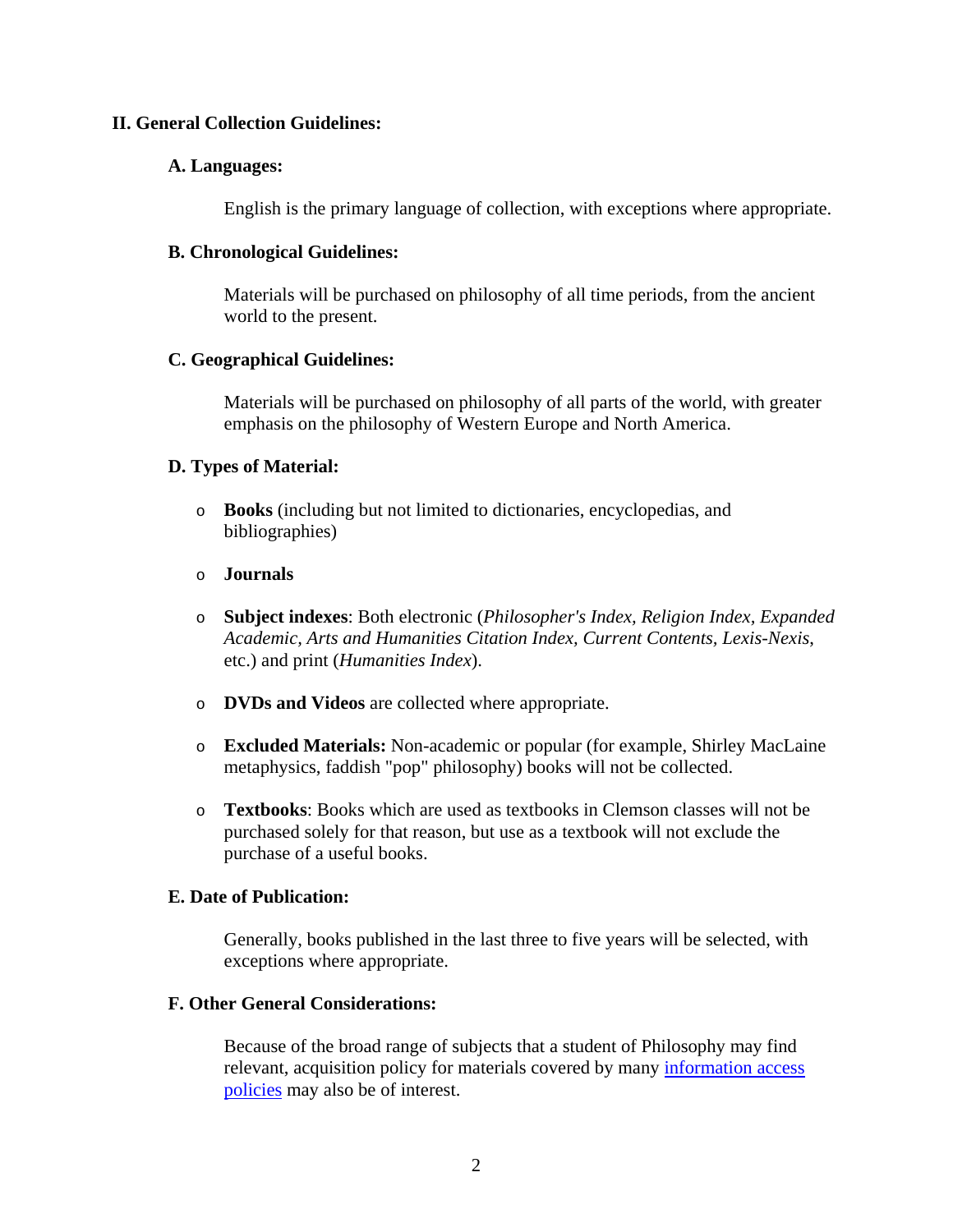| <b>Subject</b>                | LC<br><b>Class</b> | <b>Collecting Level</b> |
|-------------------------------|--------------------|-------------------------|
| <b>General Philosophy</b>     | B                  | undergraduate           |
| Logic                         | <b>BC</b>          | undergraduate           |
| <b>Speculative Philosophy</b> | <b>BD</b>          | undergraduate           |
| <b>Aesthetics</b>             | <b>BH</b>          | undergraduate           |
| <b>Ethics</b>                 | BJ                 | undergraduate           |

# **III. Primary Subject Classifications, LC Call Numbers, and Collecting Levels**

## **IV. Access to Information Not On-Site**

**Interlibrary Loan** is the primary means of access to books and journals not owned or accessible by the Library. This service is available free to Clemson University students, faculty, and staff.

# **V. Selection Tools**

- faculty requests and recommendations
- review sources, e.g. *Choice*, *Philosophical Books*
- approval books and slips from YBP ensure receipt of and notification about titles that fit the needs of the library's collection. The approval plan is reviewed yearly to ensure coverage of appropriate materials.
- publishers' catalogs
- vendor's databases (GOBI)
- indexes, bibliographies, and series lists
- [faculty](http://www.clemson.edu/caah/philosophy/faculty_staff.html) teaching and research interests
- *Books for College Libraries*
- circulation activity

#### **VI. Deselection (Weeding) Guidelines**

Books will be weeded from the collection if they are in such bad condition that they cannot be repaired (a replacement copy will be purchased if available for important titles). Duplicate copies of books which have not circulated will also be candidates for weeding.